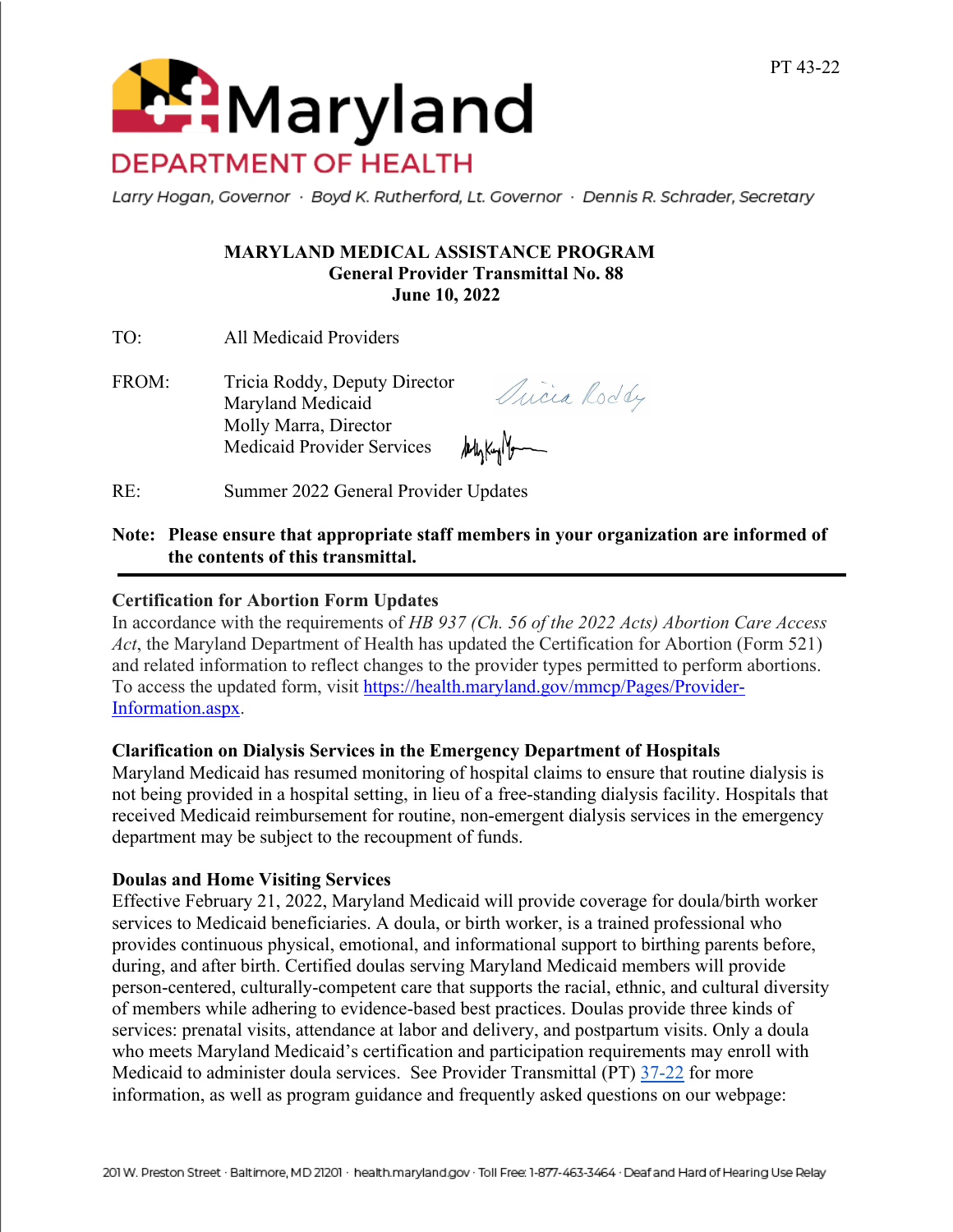https://health.maryland.gov/mmcp/medicaid-mchinitiatives/Pages/DoulaProviderinformation.aspx.

Effective January 13, 2022, Maryland Medicaid is expanding coverage for evidence-based home visiting services to all Medicaid beneficiaries. Home visitors associated with one of two evidence-based models, Healthy Families America (HFA) or Nurse-Family Partnership (NFP), will provide supportive services for pregnant individuals during pregnancy and childbirth, as well as support for parents and children during the postpartum period and up to two to three years of age, depending on the model. HVS providers deliver three kinds of supportive services: prenatal home visits, postpartum home visits, and infant home visits. Home visitors have experience in improving health outcomes for birthing parents and infants. Only HFA accredited and NFP programs meeting fidelity status may enroll with Medicaid to administer home visiting services. See PT 35-22 for more information, as well as program guidance and frequently asked questions on our webpage: https://health.maryland.gov/mmcp/medicaid-mchinitiatives/Pages/Home-Visiting-Services-Program-Information-for-Providers.aspx.

# **Employed Individuals with Disabilities (EID) Program Expansion**

Effective July 1, 2022, the eligibility criteria for the Employed Individuals with Disabilities (EID) program will be expanded. Income limits for program applicants, previously set at 300% of the federal poverty level (FPL), will be eliminated. An applicant's income or their spouse's income will not be considered at any time during the eligibility process. The existing asset limits (\$10,000 for an individual, \$15,000 for a couple) will only be considered at the initial eligibility assessment. At future renewals, assets will not be considered even if the person marries after the initial eligibility assessment. When determining premium amounts, income streams for both the eligible individual and such person's spouse will be considered. Certain assets, including 401(k), 403(b), pension plans, and Keogh plans, will continue to be excluded from consideration for eligibility and premiums.

# **Medicaid State Plan**

The Maryland Medicaid state plan is now publicly available on the Department's web site. A Medicaid and Children's Health Insurance Program (CHIP) State Plan is an agreement between a state and the Federal government detailing how the state administers its Medicaid and CHIP programs. It gives an assurance that a state will abide by federal rules and may claim federal matching funds for its program activities. The Maryland Medicaid State Plan shows groups covered, covered services, methods for provider reimbursement and the administrative activities in use in the state. For more information, visit

https://health.maryland.gov/mmcp/Pages/Maryland-Medicaid-State-Plan-.aspx.

# **Medical Record Reviews for PERM**

As federally required, the Centers for Medicare and Medicaid Services (CMS) is conducting a review of Maryland Medicaid payments from State Fiscal Year (SFY) 2022 (July 1, 2021 through June 30, 2022) as part of the federal Payment Error Rate Measurement (PERM) program. PERM includes a Medical Record Review (MRR) of Medicaid-reimbursed services to determine that services were performed, documented, and reimbursed in compliance with state and federal policy.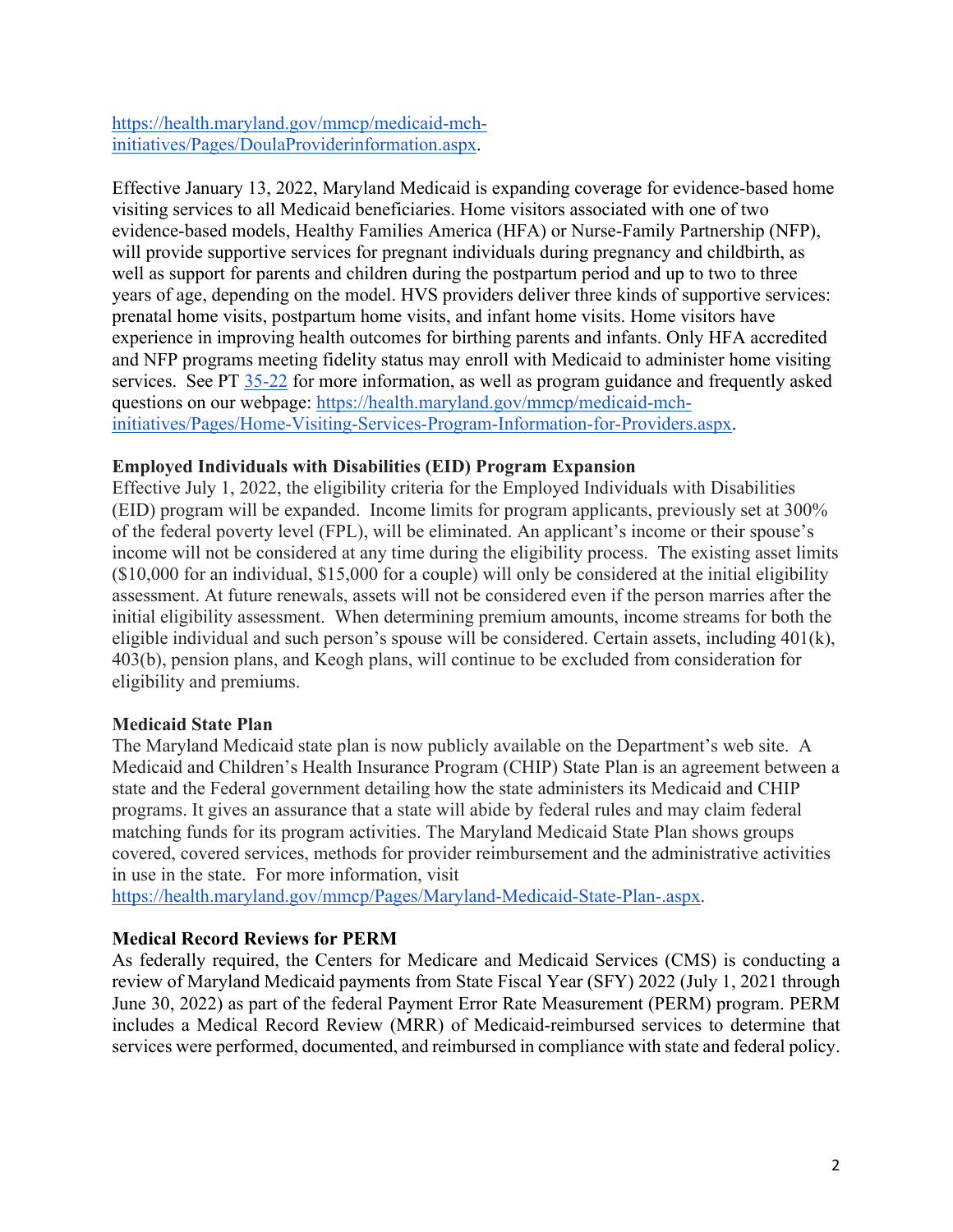CMS's PERM Review Contractor (RC) will begin its medical review for the RY 2023 PERM Review (SFY 2022) in the next few weeks. Medicaid providers may receive a PERM Medical Record Request (MRR) letter asking for documentation of services furnished to Medicaid beneficiaries. PERM selects claims for review via random sampling. For an MRR letter template click here.

If a provider does not respond to a PERM medical record request, or does not include all required documentation pertinent to the reimbursed service, PERM auditors will cite the payment as improper. Medicaid may recoup such payments from providers, and may suspend providers who do not respond to multiple document requests.

Providers should direct questions about PERM MRR letters to the PERM RC, as instructed on the MRR letter. The letter will also contain contact information for a state PERM representative. If you received an MRR letter, you may contact the state PERM representative designated on the letter to discuss the request with a Maryland Medicaid state representative. For an overview of the PERM program, please review the PERM Overview for Providers Webinar.

For additional information, please visit the CMS PERM website at https://www.cms.gov/Research-Statistics-Data-and-Systems/Monitoring-Programs/Medicaidand-CHIP-Compliance/PERM/Providers.

# **Opioid Prescribing and Overdose Prevention Education**

The Maryland Department of Health, along with local health departments, are offering an interactive, personalized educational opportunity to support critical work on opioid prescribing and overdose prevention. This free, evidence-based service supports clinical decision-making needs. If you are a primary care provider or family medicine provider, schedule a visit & earn CME credits. Visit MarylandPDMP.org to learn more and sign up for an Academic Detailing session.

# **Ordering and Referring Claims Edits**

Effective for dates of services beginning September 1, 2022, Maryland Medicaid will implement billing requirements to comply with federal regulations regarding Ordering, Referring, and Prescribing (ORP) practitioners. Under section 6401 of the Affordable Care Act and Code of Federal Regulations section 42 CFR § 455.410(b), the Centers for Medicare and Medicaid Services (CMS) requires ORP practitioners to "be enrolled as participating providers" with the state Medicaid agency for their ordered, referred, and prescribed services to be reimbursable. To comply with the federal rule, **Maryland Medicaid will require that all claims from certain provider types include the National Provider Identifier (NPI) of an actively enrolled individual practitioner.** These provider types will include: Labs, Home Health Aide/Private Duty Nursing, Portable X-Ray, Durable Medical Equipment/Disposable Medical Supply Providers, and Diagnostic Services.

Medicaid will deny any claims from these provider types that do not include a referring practitioner NPI. The NPI must belong to an actively enrolled Maryland Medicaid individual practitioner, and the NPI cannot be a dummy or placeholder NPI. Claims will not be reimbursable if the referring practitioner NPI belongs to a group or facility.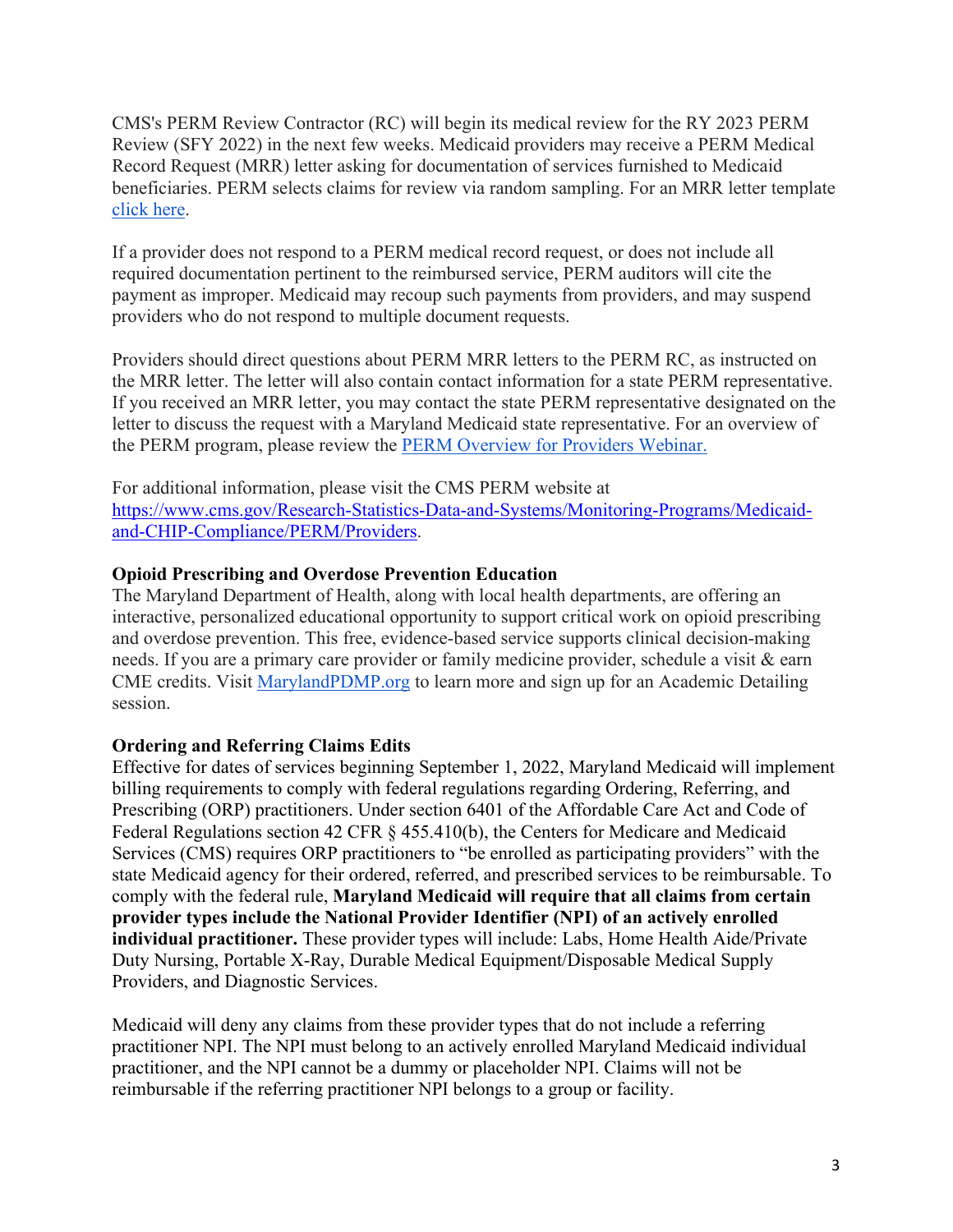Maryland Medicaid strongly encourages providers to prepare for this change by updating their billing practices to include an active ORP practitioner NPI on claims prior to these edits taking place. Providers can verify the ORP practitioner's enrollment status using the department's Provider Verification System (PVS). For instructions on verifying provider enrollment status, please visit health.maryland.gov/providerinfo.

To enroll ORP practitioners, please submit an application through Maryland Medicaid's electronic Provider Revalidation and Enrollment Portal (ePREP) by visiting ePREP.health.maryland.gov. Please visit health.maryland.gov/eprep for enrollment instructions or contact the ePREP call center at (844)-463-7768.

# **Postpartum Coverage Expansion**

Effective April 1, 2022, Medicaid-eligible pregnant individuals are able to access full coverage Medicaid benefits for the duration of pregnancy and the extended 12-month postpartum period regardless of any changes in income or household size. As established under COMAR 10.09.24.02, the 12-month postpartum coverage period begins on the last day of the pregnancy and ends on the last day of the 12th month.

Postpartum care services can include follow-up care for delivery complications, vital care for the management of chronic conditions, family planning, and mental health care for the management of common conditions like postpartum depression. The 12-month postpartum extension also applies to dental benefits through Maryland Healthy Smiles.

For more information about Medicaid coverage for pregnant individuals, visit https://health.maryland.gov/mmcp/healthchoice.

#### **Professional Licensing Board Interfaces**

Maryland Medicaid has established interfaces between MMIS and the following professional licensing boards: Physicians and Physicians Assistants, Social Workers, Certified Counselors, Pharmacy and Pharmacists, Podiatrists, Dental, and Nursing Providers. For our provider population, this means any Maryland provider licensed by one of these licensing boards is only required to update their professional licenses with the respective Maryland licensing board. They no longer need to upload an updated license and submit a supplemental application via ePREP. This includes physicians, physicians assistants, social workers, certified counselors, pharmacies, pharmacists, podiatrists, dentists, nurse anesthetists, nurse midwives, nurse practitioners, and nurse psychotherapists.

Please note that this initiative only applies to Maryland licensed providers that are on file as part of an active Maryland Medicaid Provider Account. The interface does not include out of state licensed providers. Providers enrolled with an out of state license will need to continue to update their licenses via supplemental applications submitted in ePREP.

#### **Updating Health Benefits Exchange when Reporting Change of Address**

In March 2020, the Centers for Medicare & Medicaid Services (CMS) stopped Medicaid and the Children's Health Insurance Program (MCHP) from disenrolling participants who lost eligibility